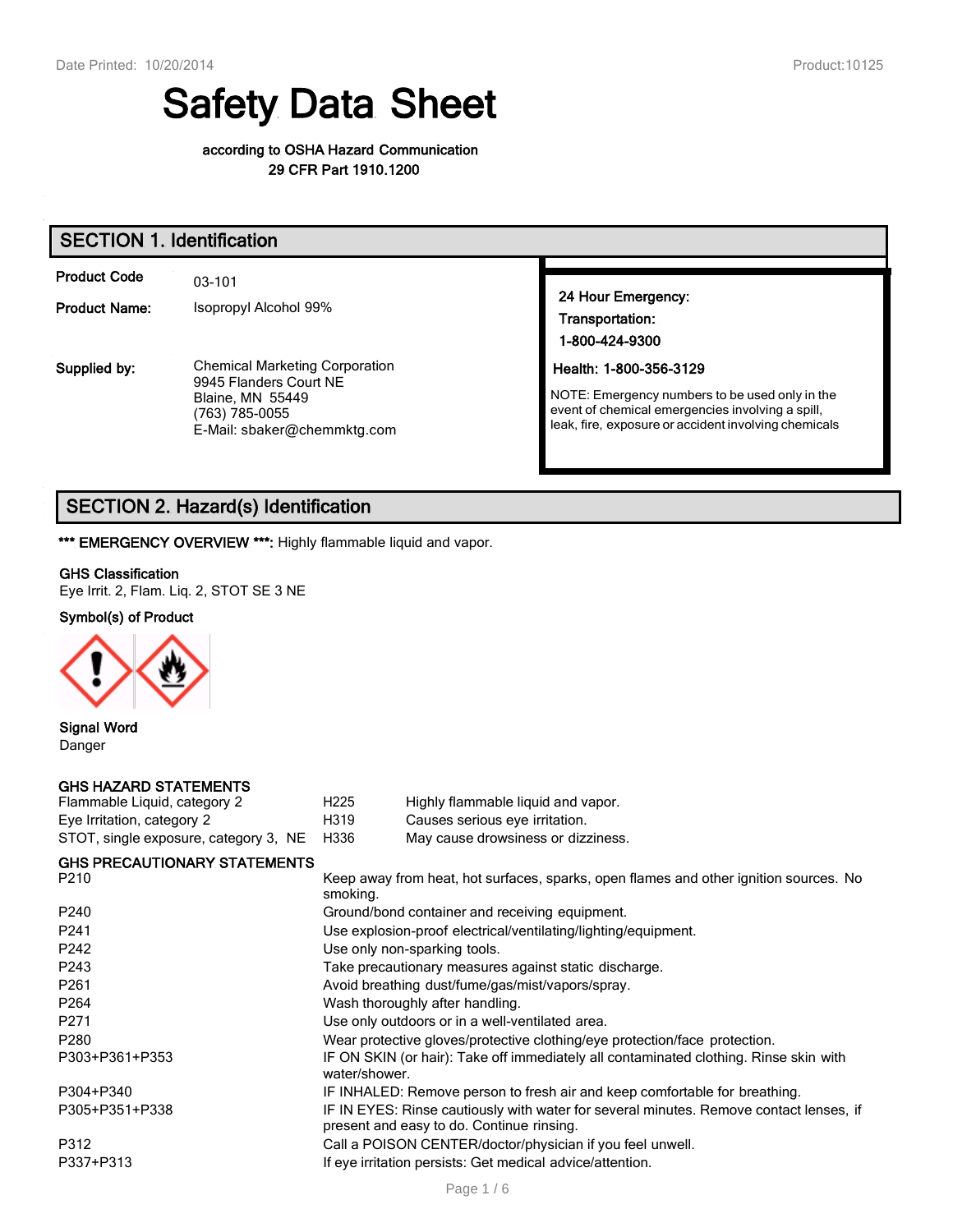| P370+P378 | In case of fire: Use appropriate method to extinguish.                                                 |
|-----------|--------------------------------------------------------------------------------------------------------|
| P403+P233 | Store in a well-ventilated place. Keep container tightly closed.                                       |
| P403+P235 | Store in a well-ventilated place. Keep cool.                                                           |
| P405      | Store locked up.                                                                                       |
| P501      | Dispose of contents/container in accordance with local/regional/national/international<br>regulations. |

## SECTION 3. Composition/Information on Ingredients

Chemical Name CAS-No. Wt. % GHS Symbols GHS Statements 2-propanol 67-63-0 75-100 GHS02-GHS07 H225-319-336

The text for GHS Hazard Statements shown above (if any) is given in the "Other information" Section.

## SECTION 4. First-Aid Measures



FIRST AID - EYE CONTACT: Immediately flush eves with water. Flush eves with water for a minimum of 15 minutes, occasionally lifting and lowering upper lids. Get medical attention promptly. Remove contact lenses if worn.

FIRST AID - SKIN CONTACT: Remove contaminated clothing. Wash skin with soap and water. Get medical attention. Wash clothing separately and clean shoes before reuse.

FIRST AID - INHALATION: Rescuers should put on appropriate protective gear. Remove from area of exposure. If not breathing, give artificial respiration. If breathing is difficult, give oxygen. Keep victim warm. Get immediate medical attention. To prevent aspiration, keep head below knees.

FIRST AID - INGESTION: Do not induce vomiting. Do not give liquids. Obtain emergency medical attention.

## SECTION 5. Fire-Fighting Measures

UNUSUAL FIRE AND EXPLOSION HAZARDS: Highly flammable liquid and vapor. Vapors/dust may cause flash fire or explosion. Vapors can travel to a source of ignition and flash back. Empty containers retain product residue (liquid and/or vapor) and can be dangerous. DO NOT pressurize, cut, weld, braze, solder, drill, grind, or expose such containers to heat, flame, sparks, static electricity, or other sources of ignition. Also, do not reuse container without commercial cleaning or reconditioning.

SPECIAL FIREFIGHTING PROCEDURES: As in any fire, wear self-contained breathing apparatus pressure-demand (MSHA/NIOSH approved or equivalent) and full protective gear. Avoid use of solid water streams. Water spray to cool containers or protect personnel. Use with caution. Use water spray to knock down vapors. Water runoff can cause environmental damage. Dike and collect water used to fight fire.

EXTINGUISHING MEDIA: Carbon Dioxide, Dry Chemical, Foam, Water Fog

## SECTION 6. Accidental Release Measures

STEPS TO BE TAKEN IN CASE MATERIAL IS RELEASE OR SPILLED: Wear appropriate personal protective equipment. (See Exposure Controls / Personal Protection Section.)Eliminate all ignition sources. Prevent additional discharge of material if able to do so safely. Do not touch or walk through spilled material. Avoid runoff into storm sewers and ditches which lead to waterways. Ventilate spill area. Stay upwind of spill. A vapor supressing foam may be used to reduce vapors. If leak or spill has not ignited, use water spray to disperse the vapors. Collect spilled materials for disposal. Use only non-combustible material for clean-up. Use clean, non-sparking tools to collect absorbed materials. Absorb spill with inert material (e.g. dry sand or earth), then place in a chemical waste container. Recover by pumping (use an explosion proof or hand pump).

## SECTION 7. Handling and Storage



HANDLING: Use only in a well ventilated area. Avoid breathing vapor, fumes or mist. Avoid contact with eyes, skin, and clothing. Ground and bond containers when transferring material. Use spark-proof tools and explosion proof equipment. Always open containers slowly to allow any excess pressure to vent. Follow all MSDS/label precautions even after containers are emptied because they may retain product residues.

STORAGE: Keep away from heat, sparks, and flame. Store containers in a cool, well ventilated place. Keep container closed when not in use. Protect from direct sunlight.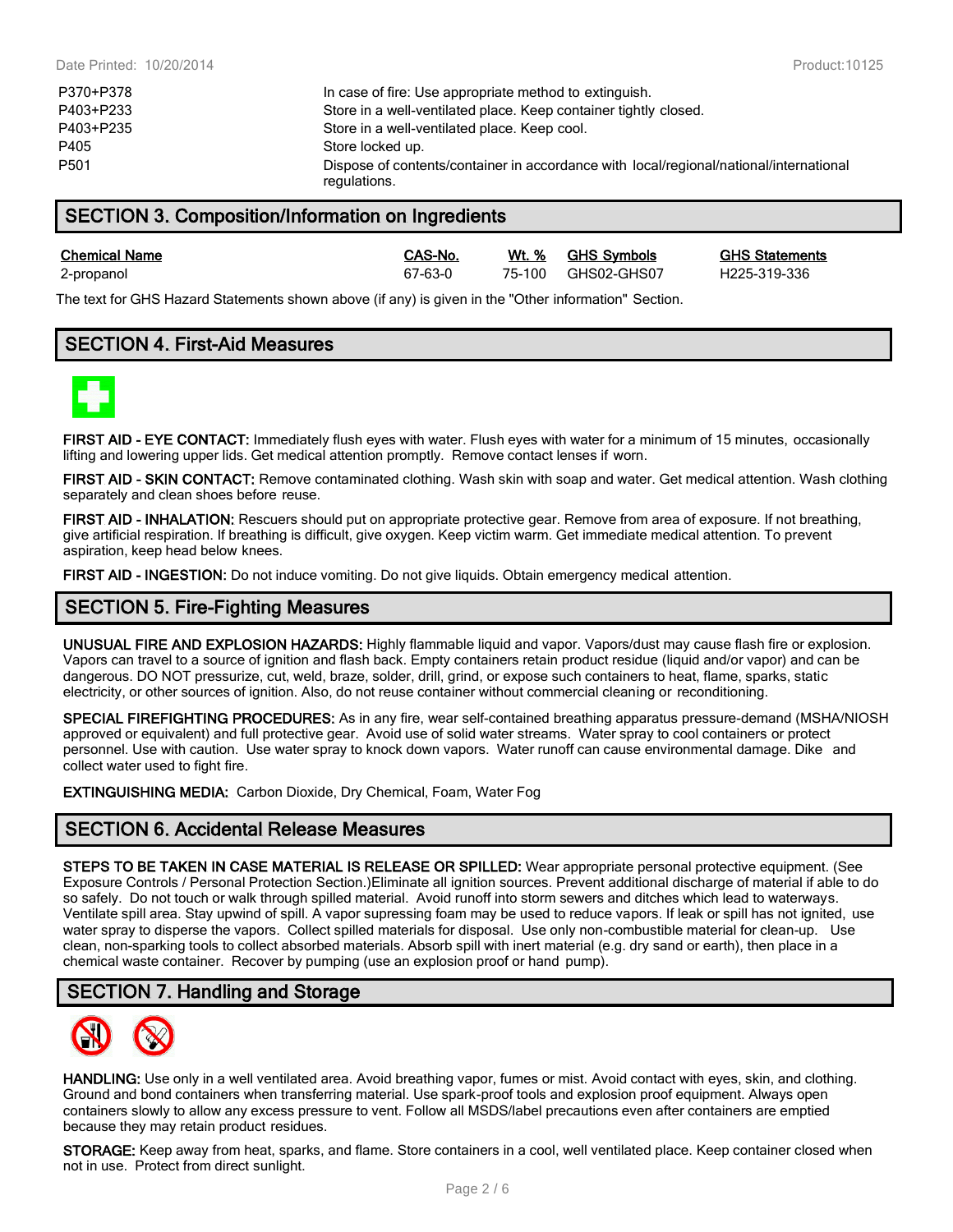## SECTION 8. Exposure Controls/Personal Protection

| Ingredients with Occupational Exposure Limits |                      |                       |                     |                         |
|-----------------------------------------------|----------------------|-----------------------|---------------------|-------------------------|
| <b>Chemical Name</b>                          | <b>ACGIH TLV-TWA</b> | <b>ACGIH-TLV STEL</b> | <b>OSHA PEL-TWA</b> | <b>OSHA PEL-CEILING</b> |
| 2-propanol                                    | $200$ ppm            | $400$ ppm             | $400$ ppm           | N.D.                    |

#### Personal Protection



RESPIRATORY PROTECTION: NIOSH/MSHA approved respirators may be necessary if airborne concentrations are expected to exceed exposure limits.



SKIN PROTECTION: Wear impervious protective gloves. Wear long sleeves when contact is likely to occur. Wear protective gear as needed - apron, suit, boots.



EYE PROTECTION: Use chemical splash goggles and face shield (ANSI Z87.1 or approved equivalent).



OTHER PROTECTIVE EQUIPMENT: Facilities storing or utilizing this material should be equipped with an eyewash facility and a safety shower.



HYGENIC PRACTICES: Do not eat, drink, or smoke in areas where this material is used. Avoid breathing vapors. Remove contaminated clothing and wash before reuse. Wash thoroughly after handling. Wash hands before eating.

## SECTION 9. Physical and Chemical Properties

| Appearance:                 | Clear, colorles |  |  |
|-----------------------------|-----------------|--|--|
| Odor:                       | <b>Typical</b>  |  |  |
| Density, g/cm3:             | 0.790           |  |  |
| Freeze Point, °F:           | N.D.            |  |  |
| <b>Solubility in Water:</b> | Soluble         |  |  |
| Boiling Range, °F:          | 180 - 181       |  |  |
| <b>Evaporation Rate:</b>    | 2.88 (n-Bu Ac   |  |  |
| Vanor Daneity:              | າ ∩o            |  |  |

Soliquid **Physical State:** Liquid Physical State: Odor Threshold: N.D. pH: Viscosity: N.D. N.D. Explosive Limits, vol%: 2.0 - 12.0 Boint, °F: 180 - 180 Flash Point, °F: 180 Flash Point, °F:<br>180 Auto-ignition Temp., °F: 180 N.D. Auto-ignition Temp., °F: apor Density: **2.08** 2.08 Compared the Vapor Pressure: **2.08** Compared the Vapor Pressure: **2.08** Compared the Magnetic Music Service 200

(See "Other information" Section for abbreviation legend)

## SECTION 10. Stability and Reactivity

#### STABILITY: No Information

CONDITIONS TO AVOID: Avoid impact, friction, heat, sparks, flame and source of ignition.

INCOMPATIBILITY: Avoid contact with caustics. Prevent contact with inorganic acids. Prevent contact with aldehydes. Avoid contact with chlorinated compounds. Prevent contact with halogens. Prevent contact with strong oxidizing agents. Avoid contact with amines.

HAZARDOUS DECOMPOSITION PRODUCTS: Toxic gases/fumes are given off during burning or thermal decomposition. During combustion carbon monoxide may be formed. During combustion carbon dioxide may be formed.

HAZARDOUS POLYMERIZATION: No Information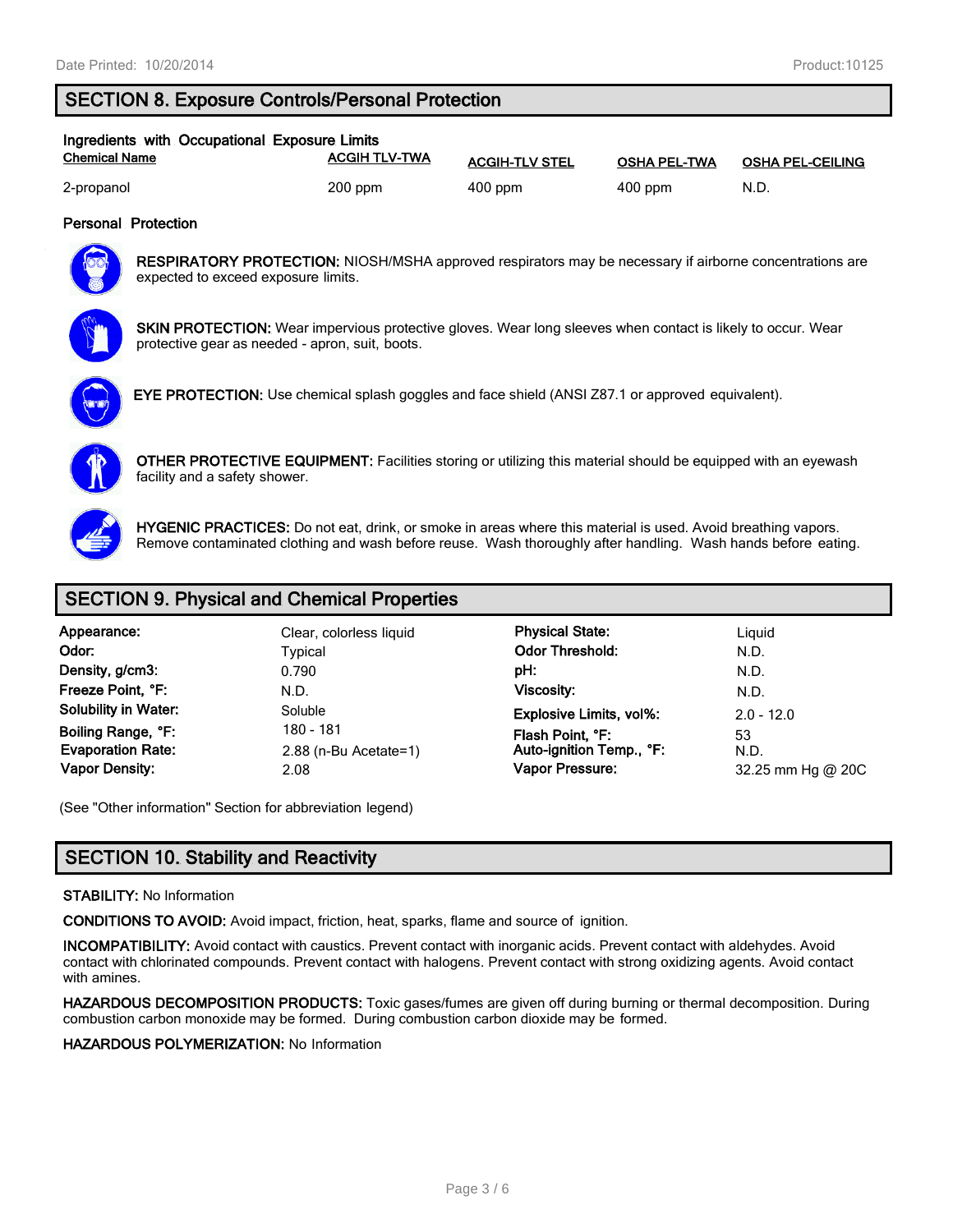## SECTION 11. Toxicological Information



#### Information on Toxicological Effects

EFFECTS OF OVEREXPOSURE - INHALATION: Vapors can cause irritation of the respiratory tract. High concentrations can cause headache, nausea, weakness, lightheadedness, and stupor (CNS depression).

EFFECTS OF OVEREXPOSURE - SKIN CONTACT: May cause skin irritation. Prolonged or repeated contact can result in defatting and drying of the skin which may result in skin irritation and dermatitis (rash).

EFFECTS OF OVEREXPOSURE - EYE CONTACT: Moderately irritating to the eyes causing transient corneal injury.

EFFECTS OF OVEREXPOSURE - INGESTION: Harmful or fatal if liquid is aspirated into lungs. Incidentally swallowing small amounts as a result of normal handling operations is not likely to cause injury; however, swallowing larger amounts may cause injury. Overexposure may cause nausea, diarrhea, and/or vomiting. May cause central nervous system depression.

EFFECTS OF OVEREXPOSURE - CHRONIC HAZARDS: Overexposure may cause nervous system damage. Small amounts of liquid aspirated into the lungs during ingestion or from vomiting may cause chemical pneumonitis or pulmonary edema. Vapors irritating to eyes and respiratory tract. A component of this product is a potential hazard to the fetus.

Primary Route(s) of Entry: Eye Contact, Ingestion, Inhalation, Skin Contact

#### Acute Toxicity Values

The acute effects of this product have not been tested. Data on individual components are tabulated below:

| CAS-No. | Name according to EEC | Oral LD50, mg/kg | Dermal LD50, mg/kg | Vapor LC50, mg/L |
|---------|-----------------------|------------------|--------------------|------------------|
| 67-63-0 | 2-propanol            | 5.840            | >12.800            | >9988.0          |

## SECTION 12. Ecological Information

ECOLOGICAL INFORMATION: No Information

#### SECTION 13. Disposal Considerations



Always dispose of any waste in accordance with all local, state, and federal regulations.

DISPOSAL METHOD: Dispose of waste in accordance with all local, state and federal regulations.

STEPS TO BE TAKEN IN CASE MATERIAL IS RELEASE OR SPILLED: Wear appropriate personal protective equipment. (See Exposure Controls / Personal Protection Section.)Eliminate all ignition sources. Prevent additional discharge of material if able to do so safely. Do not touch or walk through spilled material. Avoid runoff into storm sewers and ditches which lead to waterways. Ventilate spill area. Stay upwind of spill. A vapor supressing foam may be used to reduce vapors. If leak or spill has not ignited, use water spray to disperse the vapors. Collect spilled materials for disposal. Use only non-combustible material for clean-up. Use clean, non-sparking tools to collect absorbed materials. Absorb spill with inert material (e.g. dry sand or earth), then place in a chemical waste container. Recover by pumping (use an explosion proof or hand pump).

## SECTION 14. Transport Information

DOT Proper Shipping Name: Isopropanol **Packing Group:** II DOT Hazard Class: 23 and 2012 13 Hazard SubClass: No Information **DOT UN/NA Number:** UN1219 **Resp. Guide Page:** 129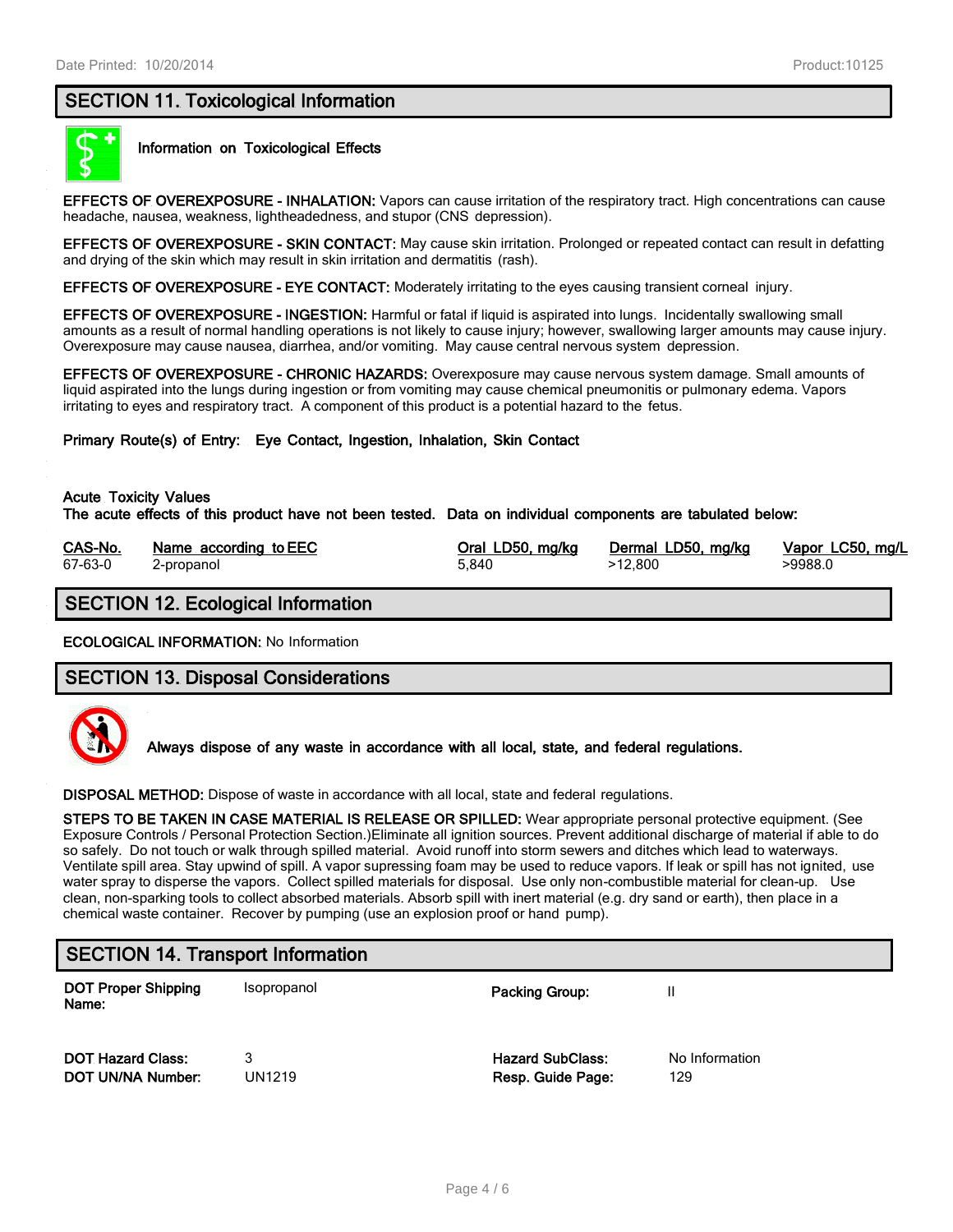## SECTION 15. Regulatory Information

## U.S. Federal Regulations:

#### CERCLA - SARA Hazard Category

This product has been reviewed according to the EPA 'Hazard Categories' promulgated under Sections 311 and 312 of the Superfund Amendment and Reauthorization Act of 1986 (SARA Title III) and is considered, under applicable definitions, to meet the following categories:

Fire Hazard, Acute Health Hazard, Chronic Health Hazard

#### SARA SECTION 313:

This product contains the following substances subject to the reporting requirements of Section 313 of Title III of the Superfund Amendment and Reauthorization Act of 1986 and 40 CFR part 372:

No Sara 313 components exist in this product.

#### TOXIC SUBSTANCES CONTROL ACT:

This product contains the following chemical substances subject to the reporting requirements of TSCA 12(B) if exported from the United States:

No TSCA components exist in this product.

## U.S. State Regulations: NEW JERSEY RIGHT-TO-KNOW:

The following materials are non-hazardous, but are among the top five components in this product.

No NJ Right-To-Know components exist in this product.

#### PENNSYLVANIA RIGHT-TO-KNOW

The following non-hazardous ingredients are present in the product are at or greater than 3%.

No PA Right-To-Know components exist in this product.

#### CALIFORNIA PROPOSITION 65 CARCINOGENS

Warning: The following ingredients present in the product are known to the state of California to cause Cancer:

No Proposition 65 Carcinogens exist in this product.

#### CALIFORNIA PROPOSITION 65 REPRODUCTIVE TOXINS

Warning: The following ingredients present in the product are known to the state of California to cause birth defects, or other reproductive hazards.

No Proposition 65 Reproductive Toxins exist in this product.

## International Regulations: As follows -

#### CANADIAN WHMIS:

This MSDS has been prepared in compliance with Controlled Product Regulations except for the use of the 16 headings.

WHMIS Class: No Information